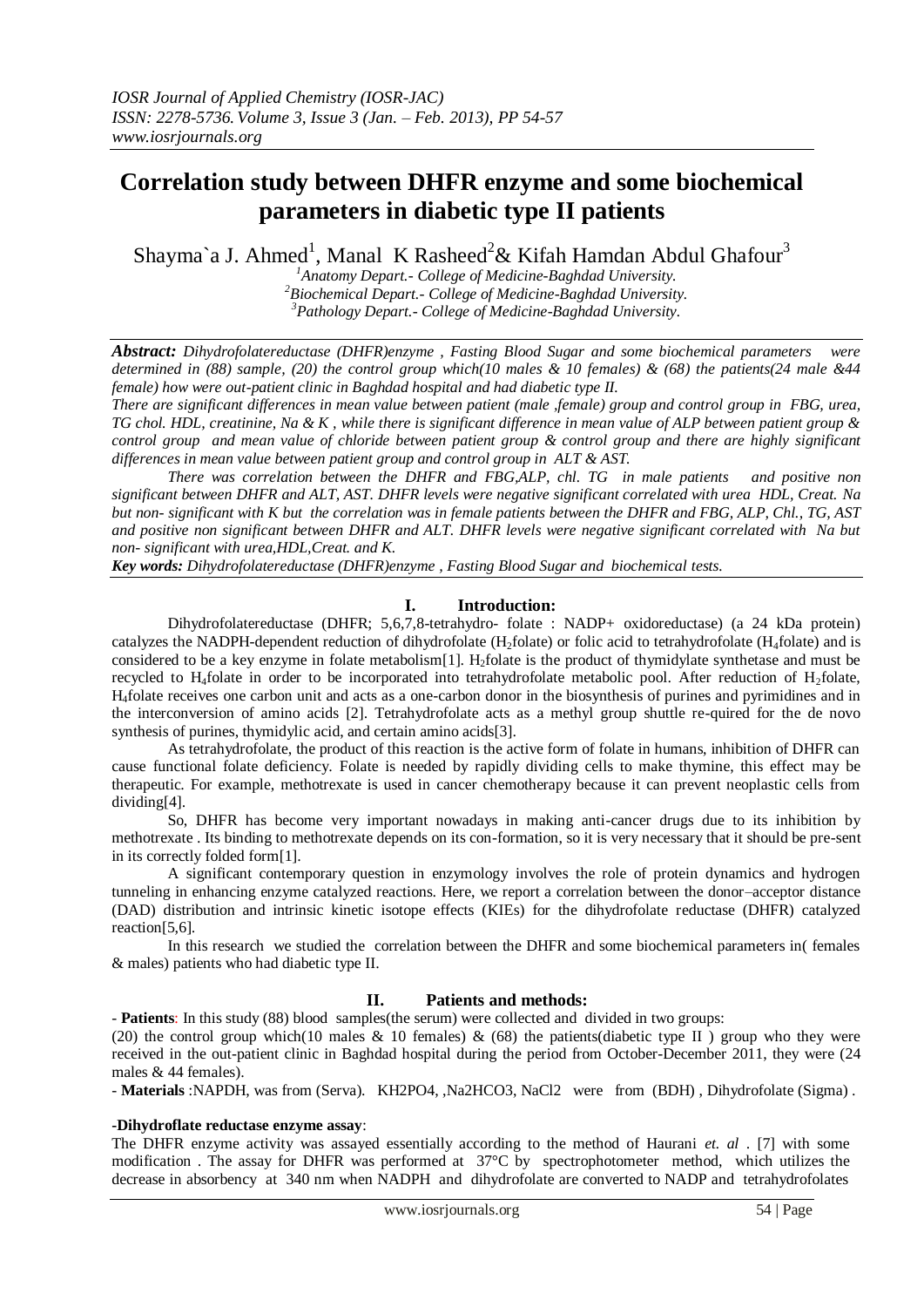Enzyme activity is expressed as nano mol dihydro-folate reduced/mg protein .The reaction mixture contains 2 ml (NADHP) 2mm . 0.6ml of dihydrofolate and 50 ml of enzyme suspension and read at every minute for 3 min [8].

A blood sample was collected after an overnight fast ≥8 h .Blood glucose level was measured with enzymatic oxidation[9], Serum total cholesterol, Triglyceride ,High density lipid were measured ezymatically using a commercially available reagent mixture supplied by biomMerieux Sa-France[10], and creatinine was analyzed by the modified kinetic Jaffe reaction method [11]. Urea was measured by enzymatic method using a kit supplied by biomMerieux Sa-France [12].

Serum level of GOT(AST) and GOT (ALT) concentration were assayed based on dinitrophyenyl hydrazone a coupling calorimetric method ( by Randox-United Kingdom) using this technique .Serum level of ALP was determined by calorimetric method using phosphatase alkaline –kite provided by Biomerieux-France. The total bilirubin in serum of control and patients were measured by adding caffeine reagent as accelerator followed by the addition of diazotized sulfanilic acid [13]. The sodium ,potassium and chloride

were determined by Atomic absorption spectrophotometer.

#### - **Statistical analysis:**

Statistical analysis of the results was done by using Excel software version 2007 to find the correlation between DHFR and other biochemical parameters in patients. Data are presented as mean±S.D. Differences between two groups were analyzed by the unpaired Student's t-test, A P value of <0.05 was considered statistically significant

### **III. Results:**

Table (1) and figure(1) shown the mean  $+ \Box$  SD of all biochemical parameters that involve in this study in patients (females& males) and control.

Table (2) show depicts the correlation between the DHFR and other biochemical parameters in male patients .

Table (3) show depicts the correlation between the DHFR and other biochemical parameters in female patients .

Table 1: show the values of all parameters involved in the study in Patients(male ,female) and controls as (mean±SD) grouped

| Parameters                     | Normal               | Male/Patients        | Female/Patients    |
|--------------------------------|----------------------|----------------------|--------------------|
| <b>DHFR</b>                    | $17.66(M)*/21.2(F)*$ | $28.20 + 20.68$      | 28.69+19.4         |
| Fasting blood sugar mg/dl      | 92+10.32*            | 236.61 +42.46        | 216.21 + 59.62     |
| Serum alkaline                 | $86 + 51$            | 86.76+33.67          | 91.40 + 25.20*     |
| phosphate(KA/L)                |                      |                      |                    |
| Blood urea (mg/dl)             | $39 + 3.9*$          | 51.66 +42.46         | $30.36 + 13.55*$   |
| Serum cholesterol (mg/dl)      | $201.8 \div 15.9^*$  | $163.75 + 28.65$     | 200.9+54.27*       |
| Serum triglyceride (mg/dl)     | 116.54+28.68*        | 127+52.75            | 153+47.81*         |
| Serum HDL (mg/dl)              | 52.1+5.41*           | $42.65 + 14.69$      | $37.4 \div 6.58^*$ |
| Serum creatinine (mg/dl)       | $0.75 \pm 0.15*$     | $1.912 \pm 2.35^*$   | $0.84 + 0.746$     |
| Serum sodium (mmol/l)          | 144+5.8*             | 102.56 +56.62*       | $138.33 + 2.58$    |
| Serum potassium(mmol/l)        | $4.6 + 0.7$          | $3.88 + 0.81*$       | $4.1 \div 0.42$    |
| Serum chloride(mmol/l)         | $99.67 \div 3.1$     | 99.5 + 4.15          | $102 + 2.34$       |
| Serum total billirubin (mg/dl) | $0.58 + 0.22$        | $0.99 + 1.457$       | $0.72 + 0.48$      |
| Serum alanine glutamate        | $8.9 + 0.59$         | $24.75 \div 15.38^*$ | $19.13 \div 9.71*$ |
| transferase(ALT)(IU/L)         |                      |                      |                    |
| Serum Aspartate glutamate      | $10.86 \div 0.68^*$  | $32.16 \div 27.02$   | 21.18<br>$-7.7*$   |
| transferase(AST) (IU/L)        |                      |                      |                    |

\*Significant p<0.05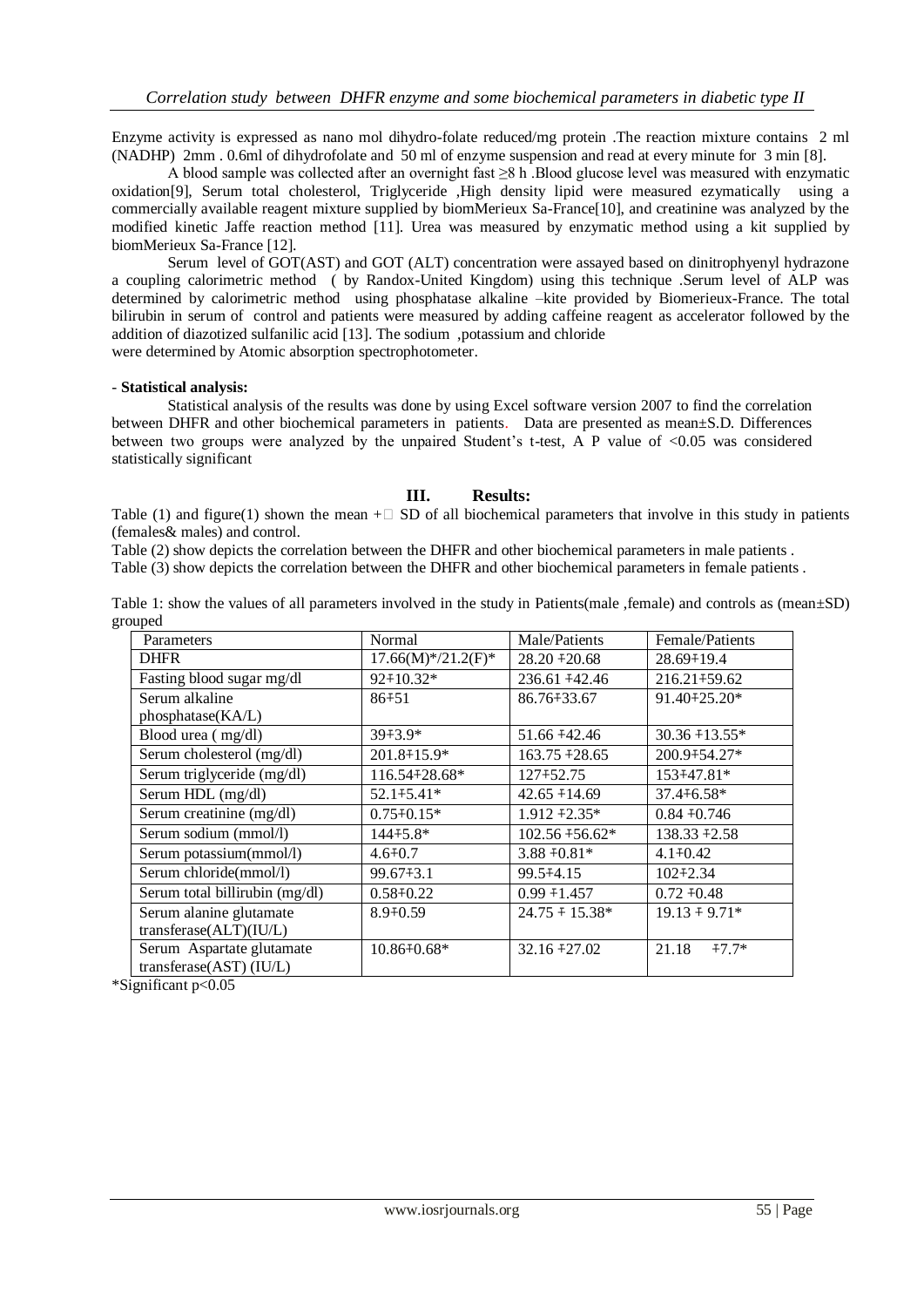

Figure 1: mean value of main biochemical parameters in patients (male, female)and control .

| Table 2: correlation between DHFR and other biochemical parameters in male patients : |         |          |  |  |
|---------------------------------------------------------------------------------------|---------|----------|--|--|
| correlation                                                                           | r-value | p-value  |  |  |
| DHFR and FBS                                                                          | 0.14    | < 0.05   |  |  |
| DHFR and ALP                                                                          | 0.18    | < 0.05   |  |  |
| DHFR and urea                                                                         | $-0.34$ | < 0.05   |  |  |
| DHFR and chl.                                                                         | 0.54    | < 0.05   |  |  |
| DHFR and TG.                                                                          | 0.44    | < 0.05   |  |  |
| DHFR and HDL.                                                                         | 0.34    | < 0.05   |  |  |
| DHFR and Creat.                                                                       | $-0.32$ | < 0.05   |  |  |
| DHFR and Na                                                                           | 0.34    | < 0.05   |  |  |
| DHFR and K                                                                            | 0.1     | Non-sig. |  |  |
| DHFR and ALT                                                                          | 0.04    | Non-sig. |  |  |
| DHFR and AST                                                                          | 0.1     | Non-sig. |  |  |

Table 3: correlation between DHFR and other biochemical parameters in female patients :

| correlation     | r-value  | p-value  |
|-----------------|----------|----------|
| DHFR and FBS    | 0.25     | < 0.05   |
| DHFR and ALP    | 0.34     | < 0.05   |
| DHFR and urea   | $-0.1$   | Non-sig  |
| DHFR and chl.   | 0.4      | < 0.05   |
| DHFR and TG.    | 0.41     | < 0.05   |
| DHFR and HDL.   | 0.16     | Non-sig  |
| DHFR and Creat. | $-0.005$ | Non-sig  |
| DHFR and Na     | 0.6      | < 0.05   |
| DHFR and K      | 0.01     | Non-sig. |
| DHFR and ALT    | 0.28     | Non-sig. |
| DHFR and AST    | 0.35     | < 0.05   |
|                 |          |          |

# **IV. Discussion:**

 Now days there is a focusing on the DHFR enzyme and concept it useful genetic marker[8] and it is an excellent subject for comparative studies on the relationships between the structure and the function[14].

 In this study, we have tried to address three important issues when we studied the correlation between the DHFR and some biochemical parameters in( females & males

First: In table-1-(Figure-1-) there is significant differences in mean values of DHFR between patients male and control male group(28.20 vs. 17.66) and there is significant difference in mean of a DHFR between patients female and control female group(28.69 vs. 21.2 ), there is no significant difference in mean values of male patients and female patients.

There are significant differences in mean value between patient (male ,female) group and control group in following biochemical parameters: FBG,urea, TG chol. HDL, creatinine, Na & K , while there is significant difference